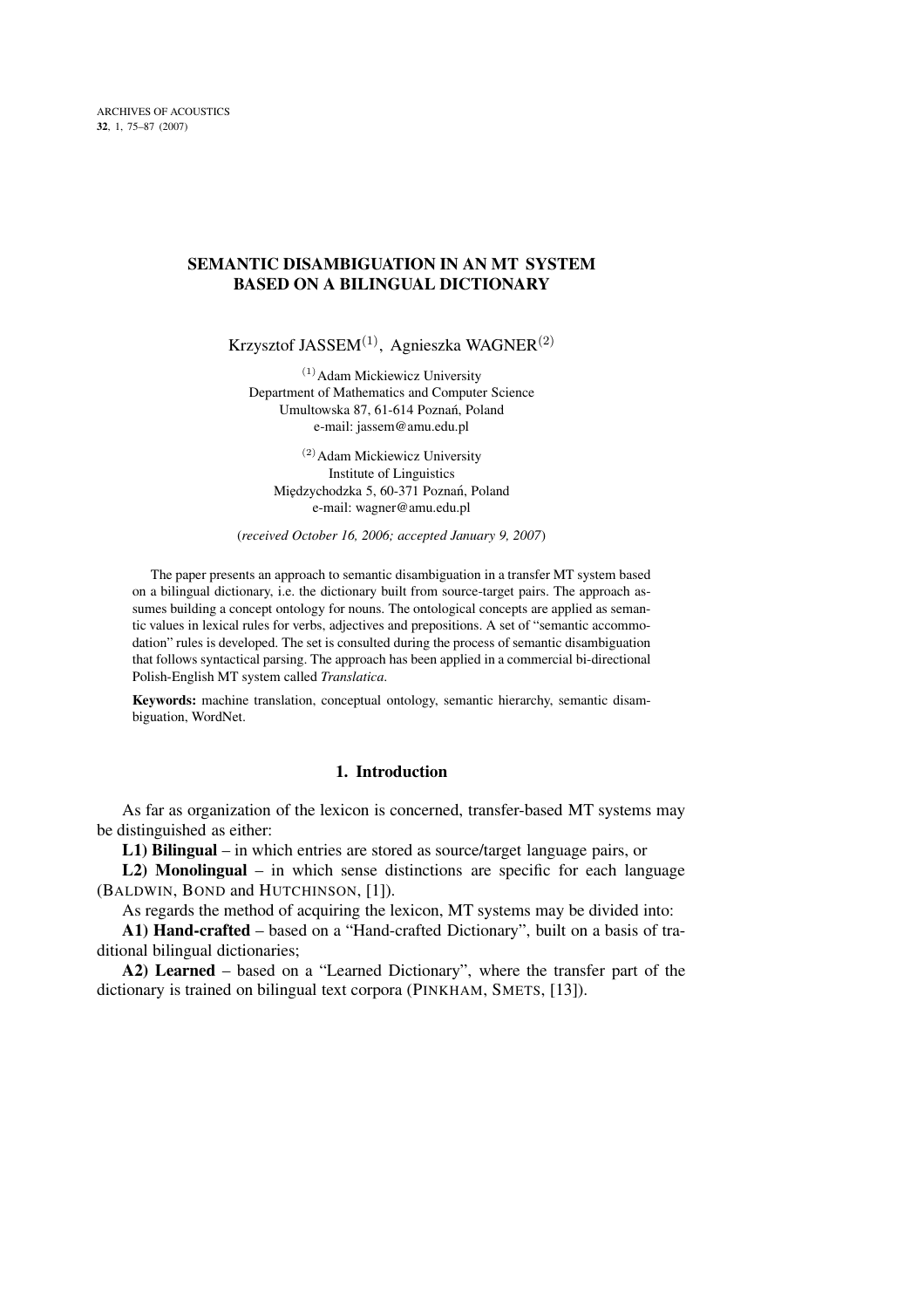With respect to the level of knowledge included in a translation process, the following types of MT systems can be distinguished:

**K1) Terminological**: Systems that use terminological material but do not contain declarative knowledge bases of the domains they operate in.

**K2) Ontological**: Systems that use knowledge about concepts or facts for specific tasks like syntactic disambiguation or word sense disambiguation.

**K3) Deep**: Systems that construct a deep meaning representation (HUTCHINS, SOM-MERS, [4]).

HAHN [3] distinguishes three types of non-linguistic knowledge used in MT systems:

**N1) Concept** knowledge**;**

**N2) World** knowledge and facts;

**N3) Situation** knowledge.

*Translatica* is a transfer MT system between Polish and English with the aim of developing other language pairs including Polish. The system currently bases on existing traditional dictionaries (PWN-OUP 2002, PWN-OUP, 2004) and therefore assumes the monolingual hand-crafted approach (see also JASSEM, [5]). Aiming at general-purpose translation *Translatica* does not build a deep meaning representation and does not use knowledge about the world or current situation. Still, in order to solve lexical-semantic disambiguities the system needs some kind of concept knowledge. *Translatica* may thus be classified as:

- L1 (Bilingual),
- A1 (Hand-crafted),
- K2 (Ontological),
- N1 (Conceptual).

The paper presents an approach to semantic disambiguation that may be applied in an MT system of such a type.

#### **2. A concept ontology**

As mentioned above, the lexicon of *Translatica* is based on large traditional dictionaries [14, 15]. Human-readable dictionaries do not contain explicit concept knowledge – such knowledge is often implicitly delivered in examples of usage. A part of concept knowledge has been imported from the traditional dictionaries to the *Translatica* lexicon automatically (JASSEM, [5]). Still, there is a need for human processing to extract and formalize the knowledge that is left in the above-mentioned traditional dictionaries for human intuition and linguistic competence. A group of lexicographers have been working on the task since February 2003. The lexicographers need an ontology that would cover all words of the general purpose as well as a set of well-defined hints on how to fit word senses to the concepts of the ontology.

Section 2 presents a general domain ontology, based on WordNet (MILLER, [9]), used in *Translatica*. The paper lists some general concepts of the ontology and under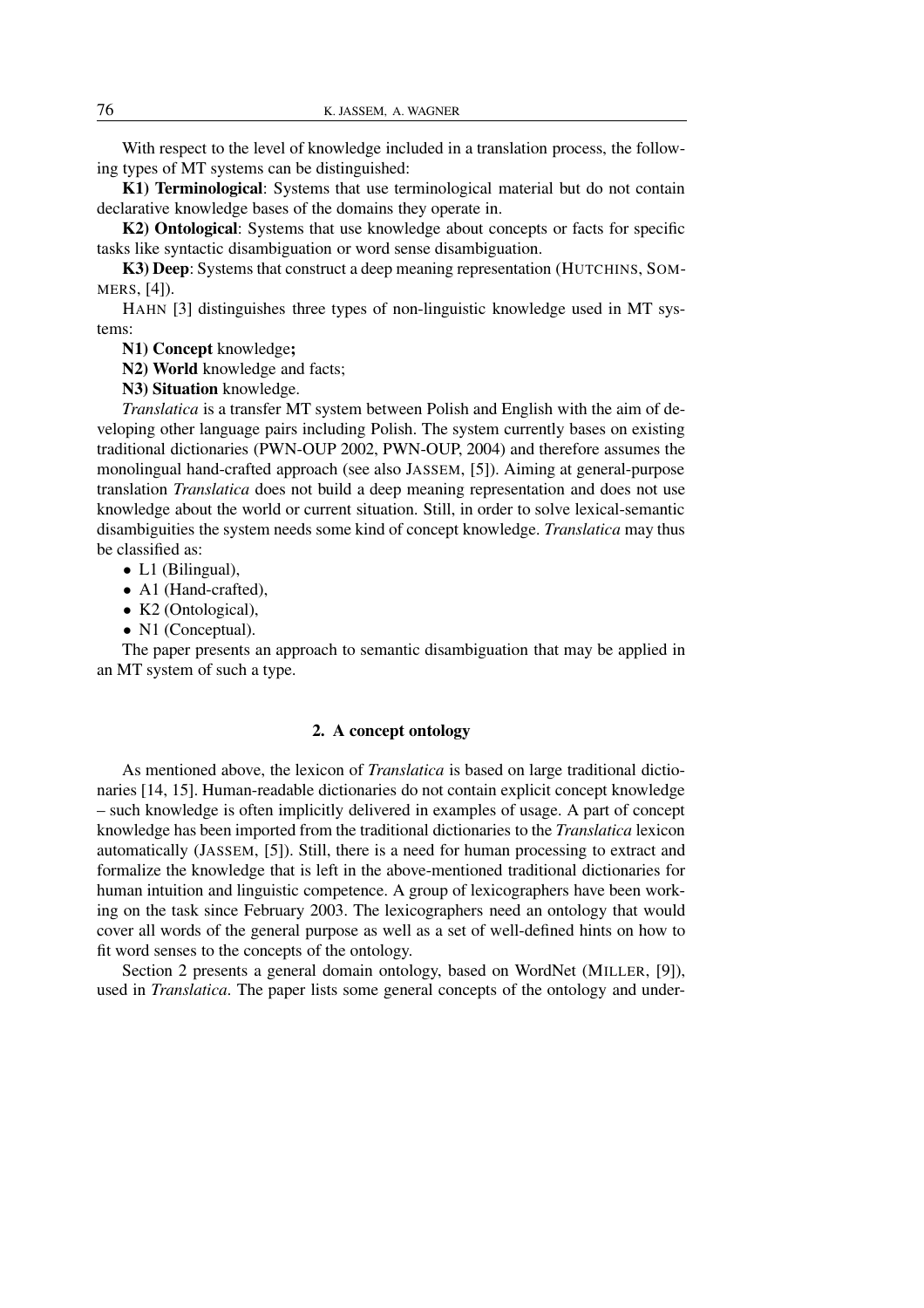lines similarities and differences between this ontology and those used in other MT systems. Moreover, some examples are given that show how and why the concept hierarchy differs from that devised in WordNet and SENSUS (KNIGHT, LUK, [7]).

### *2.1. Concept ontologies in MT systems*

Concept ontologies are usually applied in machine translation that use "knowledge", that is in Knowledge-Based Machine Translation (KBMT) systems. The first systematic attempt was the KBMT-89 project (MITAMURA, NYBERG, [11]) that aimed at delivering bi-directional translations of PC manuals for English and Japanese. The assumption behind the project was the use of interlingua – a meaning representation that can serve for translations in a number of languages. The basic components of the system were: the ontology of concepts, lexicons and grammars for each language, and mapping rules between language-specific resources and interlingua. The KBMT-89 ontology contained 5 basic concepts: object, event, property, relation and attribute. Those basic concepts formed the top-level nodes of the semantic hierarchy.

The direction of further development of KBMT systems was the creation of a language-independent ontology that would serve to build a language-neutral interlingual format. In the Mikrokosmos project (MAHESH, [8]) the ontology acquired over 2000 concepts and reached the depth of 10 levels or more. The top nodes of the hierarchy were: object (with the subnodes: physical object, mental object, social object), event (with the subnodes: physical event, mental event, social event) and property (subnodes: attribute, relation). Although the authors allowed the hierarchy to acquire new concepts "the top levels of the hierarchy have proved very stable" (MAHESH, [8]).

In recent years the idea of the interlingual ontology has been undertaken by the W3C consortium (HAHN, [3]). The ontology should consist of interlingual concepts (with English designators) that are not linked with specific words, and logical relations between them (like transitivity).

Transfer-based systems take a different approach. Their basic aim is to use concept knowledge mainly for the purpose of semantic disambiguation and selection of translation candidates. This can be achieved by applying an existing ontology, e.g. WordNet or SENSUS.

WordNet is a hierarchically organized lexical database that includes about 150 000 word senses: nouns, adjectives and verbs. The WN hierarchy is a tree-like structure (in fact, the WN branches intersect forming a structure of a lattice) where the toplevel nodes of the tree represent concepts and low-level nodes – instances of concepts. Nouns are characterized by *superordinate terms* (*hypernyms*) and sets of distinguishing features. Relations between nouns include: *synonymy* (e.g. TOOL = INSTRUMENT), *hypernymy* (ARTIFACT is a hypernym for INSTRUMENTALITY which in turn is a hypernym for IMPLEMENT, the hypernym for TOOL) and *hyponymy* (any of {comb, drill, plow, power tool, rake} is-a TOOL). A *superordinate term* (*hypernym*) for a concept constitutes its parent node in the hierarchy and a *hyponym* forms a daughter node. *Synonyms* of a concept are grouped into synsets. In this way nouns are organized in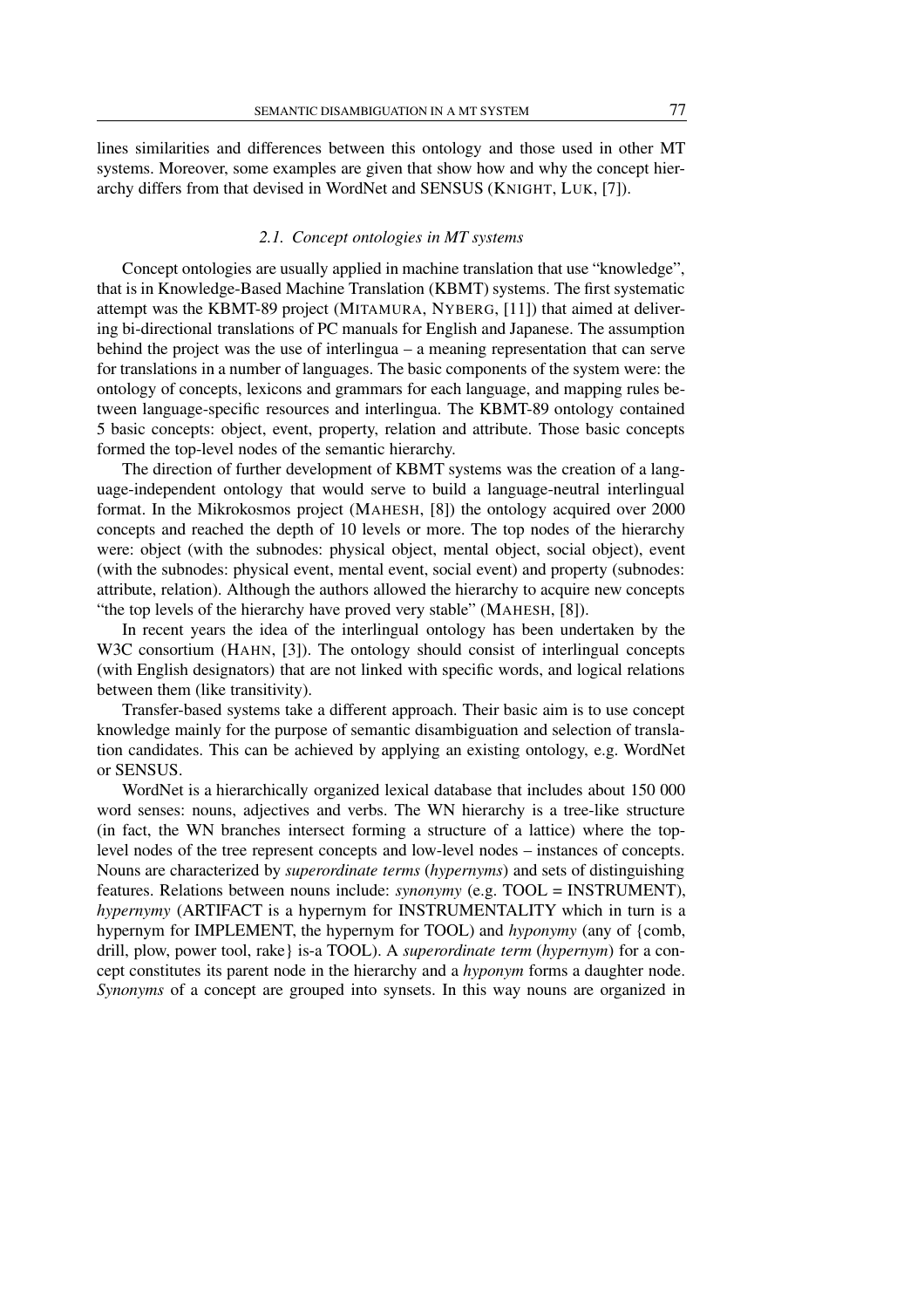a *lexical inheritance system*: *A system in which each word inherits the distinguishing features of all its superordinates* (MILLER, [10]). The concept knowledge is organized in WN in such a way as to prove useful for semantic disambiguation in NLP systems, including MT systems.

RIGAUD, AGIRRE, [16] examined the possibility of creating ontologies for new languages – by linking WordNet with bilingual dictionaries. Their experiments showed that this task couldn't be executed fully automatically. The reason is that word-senses in WordNet and word-senses in bilingual dictionaries coincide only partially.

The SENSUS ontology (KNIGHT, LUK, [7]) has been created as a result of merging several sources of concept knowledge:

- The PENMAN Upper Model (see BATEMAN, [2]) and ONTOS (see NIREN-BURG, DEFRISE, [12]) – high–level ontologies, which provided top–level nodes in the hierarchy (general concepts),
- a list of Semantic Categories (extracted from variuos dictionaries),
- WordNet,
- Dictionaries: monolingual English, English–Japanese and English–Spanish dictionaries, which provided intermediate and low–level nodes (specific concepts).

The resulting ontology consists of about 70 000 concepts and can serve as a basis for construction of a domain-specific ontology. In the organization of concept knowledge SENSUS follows WordNet: Noun concepts are related by *synonymy*, *hypernymy* and *hyponymy*.

While WordNet is not directed to be used in a specific domain of NLP, the SENSUS ontology has been devised primarily for use in MT systems. In order to be applicable in domain-specific machine translation the SENSUS ontology allows for extension: The SENSUS paradigm says that new concepts, both general and specific, should be easily added to the hierarchy or merged with the existing concepts. On the basis of the generaldomain ontology it should be possible to develop domain-specific ontologies (e.g. for military air campaign planning). However, while expanding the ontology, the principles of the organization of the structure, defined by the developers, should be followed in order to keep the ontology coherent. SENSUS is the source of concept knowledge in the GAZELLEmachine translation system (developed in the Information Sciences Institute, University of South California) that translates from Japanese, Arabic and Spanish into English.

Some MT systems design their own ontologies from scratch. The ALT-J/E system (YAMAZAKI, PAZZANI, [18]) is an example. This is a transfer-based system that uses semantic hierarchy of noun concepts. The highest levels of the hierarchy are Concrete (Agents, Places, Objects) and Abstract (Abstract Things, Things, Abstract Relationships). The ontological concepts are used in lexical translation rules that are either created by hand or learned from examples. The process of building and creating the ontology is parallel to the process of creating new translation rules. Therefore, it is crucial that the ontology should allow for updating. The resulting ontology of the system is 12 levels deep and has 790 intermediate nodes and 1925 leaf nodes.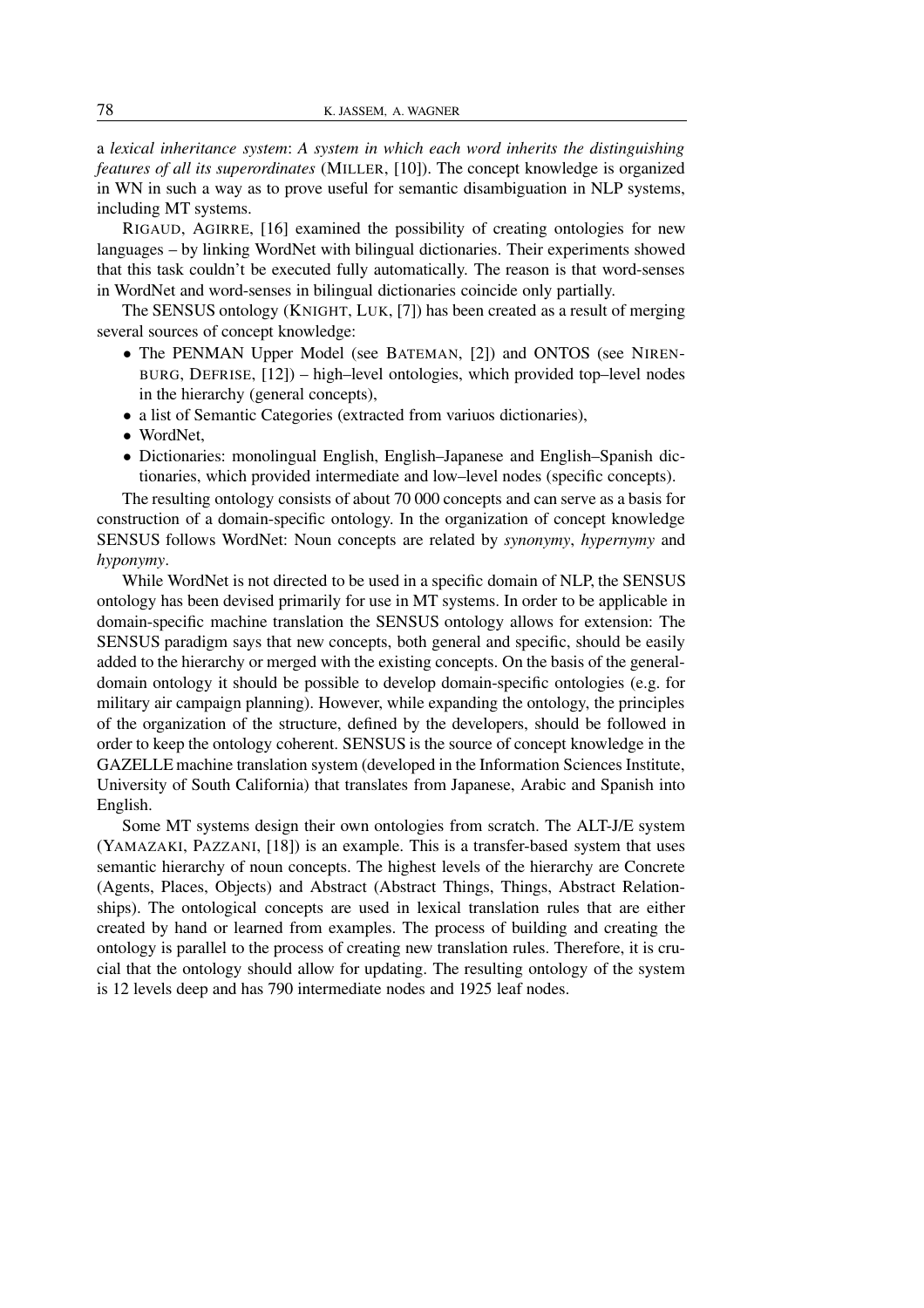# *2.2.* Translatica *ontology*

It may be concluded that interlingua systems (e.g. KBMT-89, Mikrokosmos) tend to formulate ontologies that include noun, verb and adjective concepts, whereas transferbased MT systems (e.g. ALT J/E) need only noun ontologies and apply noun concepts in translation rules for verbs, adjectives (and prepositions) for disambiguation purposes.

*Translatica* follows the transfer-based approach. The ontology is created for nouns. Translation rules for other parts of speech apply the ontology and are included in the lexicon.

*Translatica* ontology of noun concepts was created in the following steps (more details are given in JASSEM, WAGNER, [6]):

1) Choosing WordNet as the initial resource of concept knowledge because of its availability as well as a sufficient density of concepts.

2) Using WN to assign WordNet semantic categories to nouns and noun phrases (This task was executed semi-automatically: a lexicographer was expected to chose from a set of prompted categories – WN hypernyms of the noun (the head of the phrase) or the noun itself).

3) Using WordNet concepts as semantic values in lexical-semantic rules created for verbs, adjectives and prepositions. The concepts were used to characterize agents and themes of verbs, nouns that are modified by adjectives or nouns that are linked by prepositions.

4) Creating the initial ontology on the basis of WordNet. The concepts were selected with respect to a simple statistics: Those most frequently occurring in lexical rules were extracted from the WN hierarchy and formed the initial *Translatica* ontology. As a result, the ontology consisted of general concepts that were easy to understand and recognize by lexicographers who created rules. The resulting ontology was 9 levels deep. The format of the ontology allowed for adding new nodes and deleting old ones if necessary.

5) Testing translation against the ontology.

6) Analyzing examples of poor semantic disambiguation on the basis of the assumed ontology. This is discussed in Sec. 2.3.

7) Adjusting the WN-based ontology for the purposes of machine translation from and into Polish. This is presented in Sec. 2.4.

### *2.3. Analysis of misdisambiguation*

The concept ontology discussed in the previous section formed the basis for lexical rules consulted in the process of lexical-semantic disambiguation. The algorithm of disambiguation is discussed in Sec. 3.3. Here, we discuss the cases of wrong disambiguation that resulted from the initial ontology of concepts (Section 2.4 describes modifications to the ontology that improved the quality of disambiguation).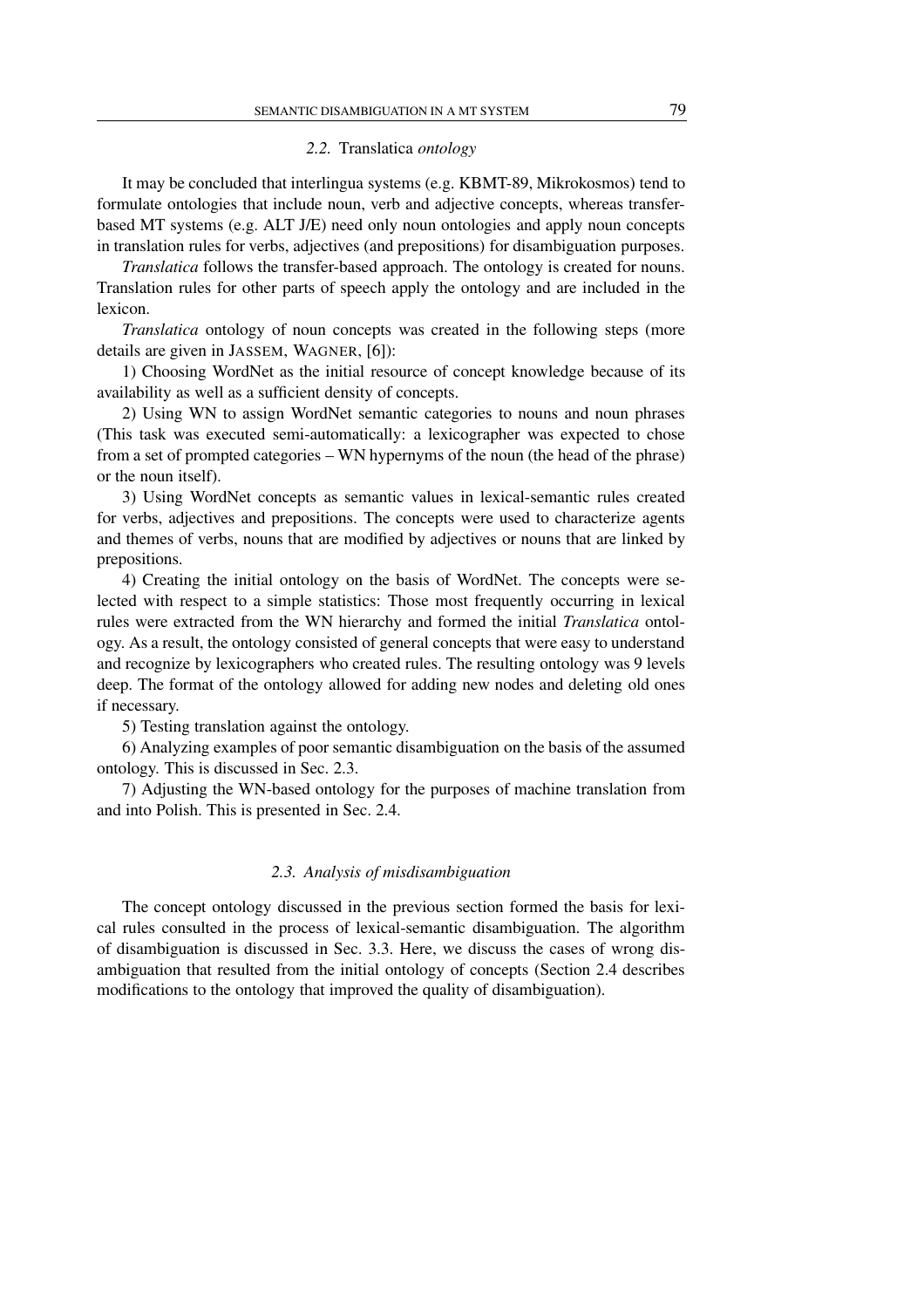We found out that cases of poor translation resulted mainly from imprecise mappings of nouns to the concepts in the lexicon. We determined the following reasons of that undesirable state:

- lack of some useful categories in the devised hierarchy (such as SOCIAL\_RELA-TION or VIEW),
- mapping of nouns to too broad concepts (a number of nouns were classified as belonging to a general concept PSYCHOLOGICAL FEATURE instead of more specific categories, e.g.: IDEA, VIEW, FEELING, ATTITUDE),
- organization of the hierarchy that did not always help disambiguation of verb agents and themes (e.g. SHOW was subsumed by COMMUNICATION although instances of SHOW cannot be said, read or written, but they can be organized and attended to like instances of EVENT),
- the imprecise definition of the word-sense as the word and its equivalent in the target language, which resulted in assigning several (and very often distant) semantic categories to word senses (e.g. the word-sense *head-głowa* was assigned to both *body part* and *person* which resulted in a wrong translation: *My head is aching* into *Moja głowa cierpi* (*My head is suffering*) because the sense of *head* was erroneously chosen as *person*).

Due to the above problems it has been decided to re-define and re-organize the existing ontological hierarchy in such a way as to provide an extensive and efficient semantic classification of nouns, and to re-divide word-senses in the lexicon so that each sense could be mapped to as small number of semantic categories as possible (desirably one).

## *2.4. New concepts and definitions in Translatica ontology*

As mentioned above, the *Translatica* ontology originated from WordNet (WN). This section lists and justifies adjustment of the WN noun ontology made for the purpose of machine translation from/into Polish.

## *Deletion of WN concepts*

Some concept-nodes in the WN hierarchy did not seem useful for disambiguation in translation from/into Polish – such nodes were deleted. The purposes of removing less useful concepts were:

- to facilitate the task of creating lexical rules (the fewer concepts there are, the easier task to find the appropriate concept for a rule),
- to ensure homogeneity of lexical rules (if some concepts differ only slightly, they may be mixed up in lexical rules).

• WN has intermediate nodes between ILLNESS and CONDITION (ILL HEALTH) and between INJURY and CONDITION (PATHOLOGICAL STATE). In *Translatica* both ILLNESS and INJURY are direct daughter nodes of CONDITION. It has been verified that any instance of ILL HEALTH or PATHOLOGICAL STATE may be classi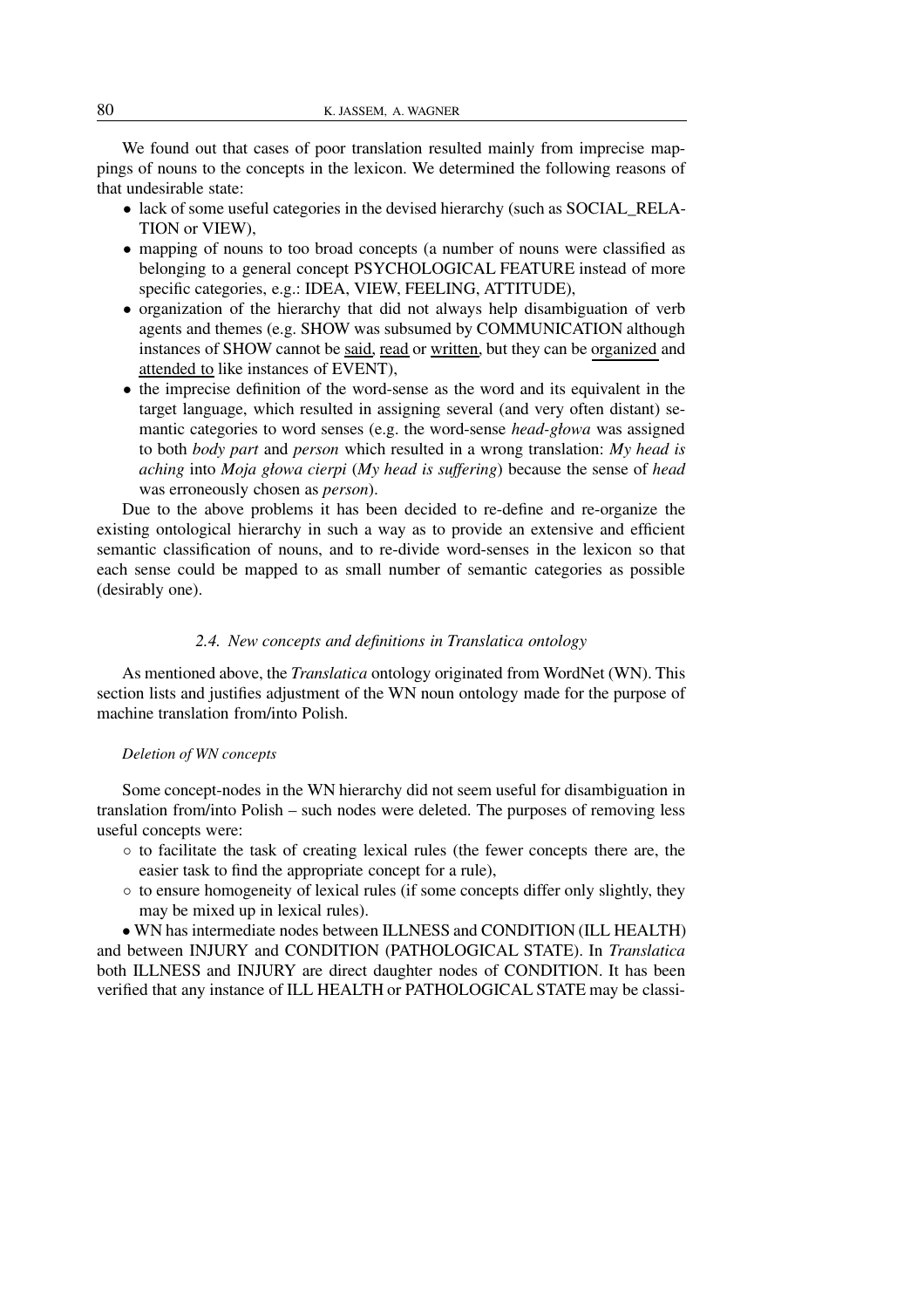fied either to ILLNESS (INJURY respectively) or CONDITION without any damage for the disambiguation process.

• QUANTITY has been removed from the *Translatica* hierarchy because it has a very similar sense to AMOUNT: *How much there is of something that you can quantify*.

• MUSICAL COMPOSITION has been deleted because the category proved not useful for word sense disambiguation since there is a very similar concept in the hierarchy, namely MUSIC.

• The CONSTRUCTION concept (a daughter node of NATURAL\_LANGUAGE and COMMUNICATION in WN) has been removed in *Translatica*. The concept was of little use as far as disambiguation of lexical senses is considered: e.g. Polish verbs that take instances of CONSTRUCTION as their arguments can also take as arguments other instances of COMMUNICATION and still are mapped to the same English equivalents (e.g. the Polish verb zanotowac´ translates into to write down whenever the theme is an instance of either CONSTRUCTION (e.g. expression, phrase, clause) or COMMUNI-CATION (e.g. word, information, message, address, note).

## *Introduction of new categories*

• TIME\_MOMENT (e.g. tomorrow, Monday, noon, date, turning point) is a new concept in the *Translatica* hierarchy, distinct from TIME\_PERIOD (e.g. decade, spring, future, past, hour, and month), which is defined as *a particular point in time*. Instances of TIME\_MOMENT are characteristic agents of verbs such as draw near (in Polish nadciagać) or get on for (in Polish dochodzić do), and themes of verbs like while away  $\overline{\text{(in Polish: unilic)}}$ , chat away (in Polish przegadać), be in effect (since), postpone (till). At the same time, these verbs do not take instances of TIME\_PERIOD as their agents or themes. The preposition *in* collocates with TIME-PERIOD (and is translated into Polish as  $z\alpha$ ), e.g. 'in a month' and it does not link with TIME MOMENT (e.g. in Monday\*).

• SOCIAL PHENOMENON has been added as a daughter node of PHENOMENON. VIEW has been added as a daughter node of PSYCHOLOGICAL FEATURE and defined as *a way of regarding things*, or *a personal belief* or *judgment*. CLASH is a new child node of EVENT.

### *Modifications of the hierarchy organization*

In the WN hierarchy the top-level concepts (and children nodes of ANY) are: POS-SESSION, EVENT, PHENOMENON, STATE, PSYCHOLOGICAL FEATURE, ACT, GROUP, ABSTRACTION and ENTITY. However, in the organization of the top-level concepts *Translatica* follows the ALT-J/E system, where ANY divides into CONCRETE (*Translatica*: OBJECT) and ABSTRACT (*Translatica*: NONOBJECT). The OBJECT class contains 3-dimensional ontological sorts that one can see, touch, or feel. The daughter nodes of NONOBJECT are: POSSESSION, EVENT, PHENOMENON, STATE, PSYCHOLOGICAL FEATURE, ACT and ABSTRACTION. NONOBJECTs are known by intuition and reasoning, whereas OBJECTS are known be senses. NON-OBJECTS can be experienced, but OBJECTS cannot.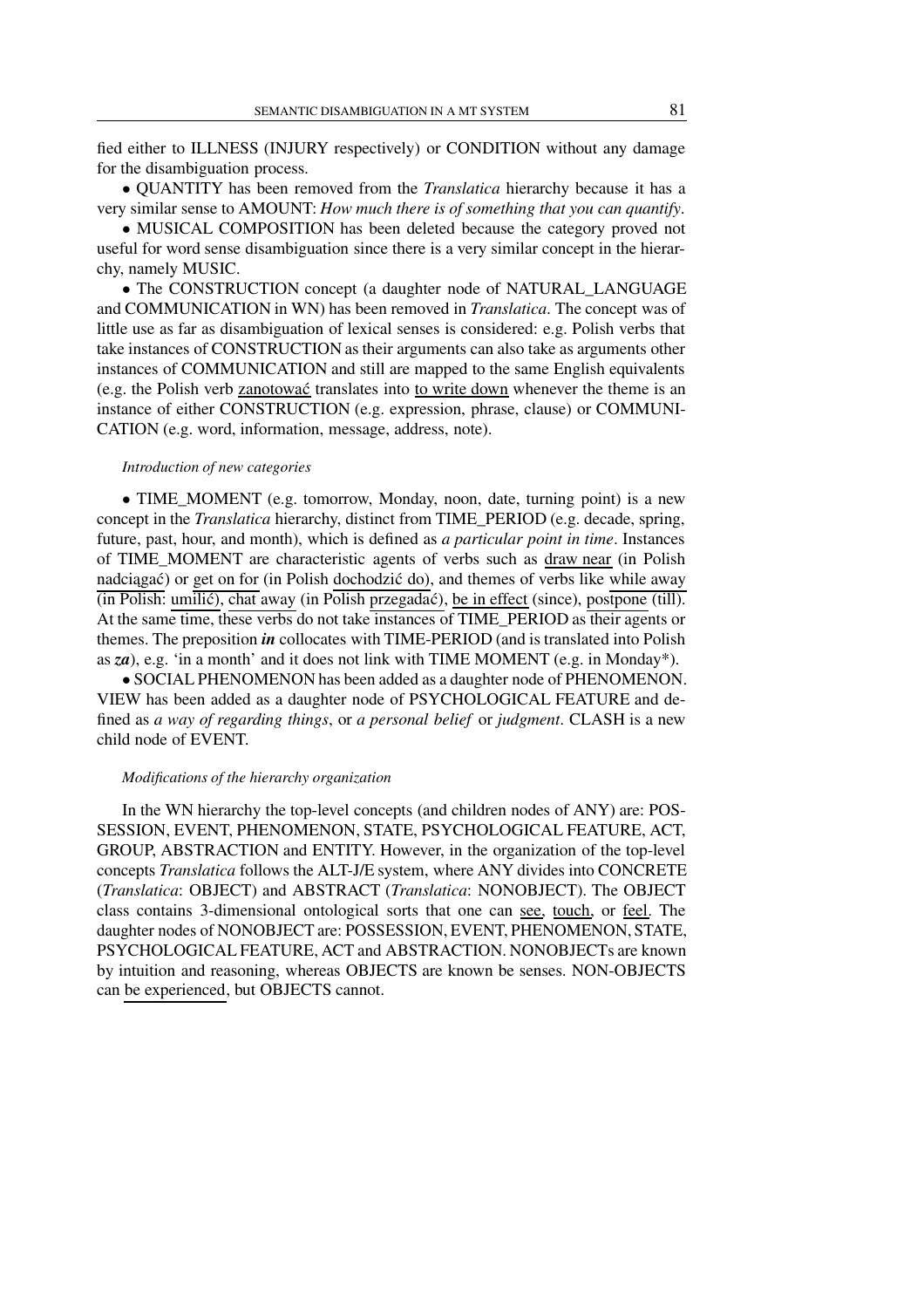In the *Translatica* ontology SHOW (e.g. film, opera, performance, concert) is-an EVENT, whereas in the WN it is subsumed by COMMUNICATION. MONETARY UNIT, a daughter node of UNIT OF MEASUREMENT in WN, is-a POSSESSION in *Translatica*. KNOWLEDGE DOMAIN (e.g. ethics, philosophy, physics, anatomy) is a subconcept of PSYCHOLOGICAL FEATURE in WN, but in *Translatica* it is-an ABSTRACTION (for discussion on those changes (see JASSEM, WAGNER, [6]).

### *Re-definition of ontological concepts*

The primary aim of the ontology – application in machine translation from/into Polish – caused the need to re-define certain concepts.

• The WN definition of ACTION is something done (usually as opposed to something said), ACTIVITY is just any specific activity. We suggest to regard ACTION as something that a person does or causes to happen at a given place and time that is not repeated regularly (e.g. abortion, depilation, voting, ethnic cleansing), and ACTIVITY as something that a person does or causes to happen and that extends in time or is repeated regularly (e.g. playing, acting, skiing, working, entertainment, censorship).

Re-definition sometimes results in re-organization of hierarchy of concepts. For example, in WN, CRIME (e.g. theft, murder) is subsumed by ACTIVITY, whereas in the Translatica ontology it is-an ACTION, because it occurs only once at a given time and place.

• SOCIAL RELATION has been defined as a RELATION between PERSONs or SOCIAL GROUPs. (In WN, SOCIAL RELATION is a RELATION between LIVING THINGs). Our approach is consistent with that of Mikrokosmos, where the ontology provides a SOCIAL-OBJECT RELATION concept. Characteristic verbs that take SO-CIAL RELATION as their themes are enter into or form (e.g. fraternity), abolish (e.g. slavery, dictatorship). SOCIAL RELATION can be established or broken. Something may cause SOCIAL\_RELATION (e.g. relationship) to cool off. The SOCIAL\_RELA-TION category helps disambiguate meanings of some Polish verbs. For example the verb zawrzec´ translates into to make if the object is-a SOCIAL RELATION, otherwise it is mapped to the English equivalent to contain or to conclude. The verb objac´ has the sense of to take (up) if the theme is an instance of SOCIAL RELATION (e.g. patronage, protectorate, power, command, leadership); otherwise it means to embrace (e.g. PERSON), to assume (e.g. power, POST), or to grasp (e.g. a sort of IDEA or VIEW).

• In the WN and SENSUS ontologies INSTRUMENT is defined as *DEVICE that requires skill for proper use and DEVICE is-an ARTIFACT invented for a particular purpose*. In *Translatica* INSTRUMENT (e.g. hammer, spade, knife, grind, pin) is *a non-power tool or a simple piece of equipment, that one can hold in hands in order to use for ACTIVITY or ACTION*. In *Translatica* DEVICE is defined in a similar way as MACHINE in the WN and SENSUS: It is-an *ARTIFACT powered by SUBSTANCE* (e.g. fuel) or *ARTIFACT that transmits or modifies energy to perform or assist in the performance of human tasks* (*ACTIVITIES* or *ACTIONS*).

The re-definition of INSTRUMENT and DEVICE resulted in that they are both direct daughter nodes of ARTIFACT and occur at the same level in the semantic hierarchy.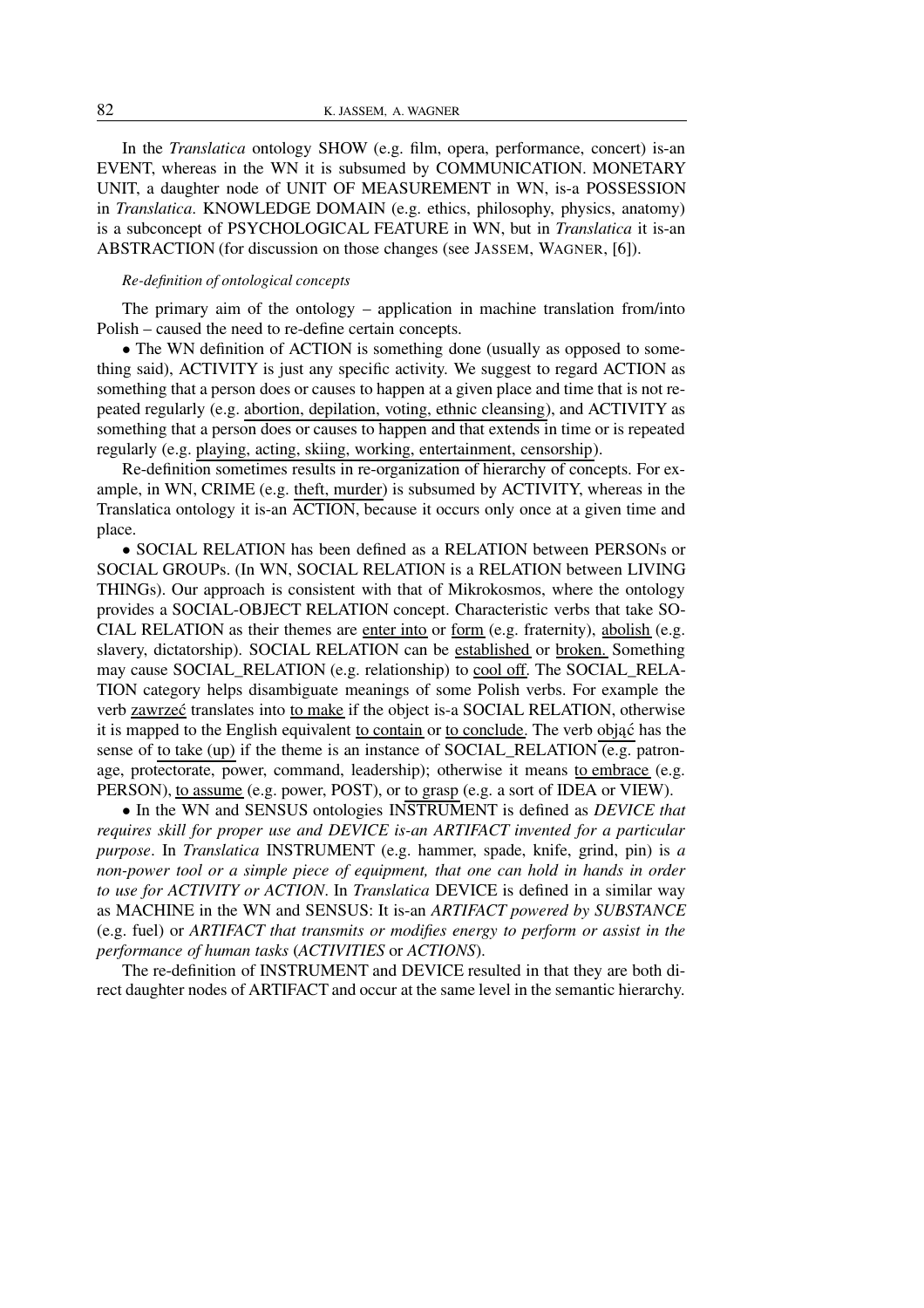INSTRUMENT no longer is-a DEVICE. The following arguments justify the change: DEVICE can function, work and operate (in Polish działac $\acute{o}$ ) – this cannot be said of INSTRUMENT; and one can start DEVICE, but not INSTRUMENT. One can stick IN-STRUMENT (e.g. pole, needle), cut, slash with it (e.g. knife, blade), dig with it (e.g. shovel, spade), sink it, sharpen it, but this does not apply to DEVICE. Unlike INSTRU-MENT, DEVICE can be powered, charged, turned on/off.

Table 1 displays some of the differences between the semantic hierarchies in Word-Net, SENSUS and *Translatica*: The left column contains an excerpt of the SENSUS ontology, the middle column shows the corresponding concepts in WordNet, and the right column presents the tree of corresponding *Translatica* concepts.

| <b>SENSUS</b>           | WordNet              | Translatica         |
|-------------------------|----------------------|---------------------|
| <b>OBJECT-THING</b>     | <b>ANY</b>           | <b>ANY</b>          |
| <b>PROCESS</b>          |                      | <b>NONOBJECT</b>    |
| <b>PHENOMENON</b>       | <b>PHENOMENON</b>    | <b>PHENOMENON</b>   |
| <b>ECONOMIC PROCESS</b> | <b>ECON. PROCESS</b> | <b>SOCIAL PHEN.</b> |
| NATURE PHEN.            | NATURAL PHEN.        | NATURAL PHEN.       |
|                         |                      | <b>SOUND</b>        |
| <b>EVENT</b>            | <b>EVENT</b>         | <b>EVENT</b>        |
| <b>SOUND</b>            | <b>SOUND</b>         | <b>SHOW</b>         |
| <b>OBJECT</b>           |                      | <b>CLASH</b>        |
| <b>ABSTRACTION</b>      |                      |                     |
| PSYCHOLOGIC. FEAT.      | PSYCHOLOGIC. FEAT.   | PSYCHOLOGIC. FEAT.  |
| <b>KNOWLEDGE</b>        | KNOWLEDGE DOM.       |                     |
| <b>IDEA</b>             | <b>IDEA</b>          | <b>IDEA</b>         |
| <b>BELIEF</b>           | <b>BELIEF</b>        | <b>VIEW</b>         |
| <b>ATTITUDE</b>         | <b>ATTITUDE</b>      | <b>ATTITUDE</b>     |
| <b>FEELING</b>          | <b>FEELING</b>       | <b>FEELING</b>      |
| <b>POSSESSION</b>       | <b>POSSESSION</b>    | <b>POSSESSION</b>   |
| <b>QUALITY</b>          | <b>ABSTRACTION</b>   | <b>ABSTRACTION</b>  |
| <b>INTERPERS. THING</b> | <b>ATTRIBUTE</b>     | <b>ATTRIBUTE</b>    |
| <b>TEXTUAL THING</b>    | <b>OUALITY</b>       | KNOWLEDGE DOM.      |
|                         |                      |                     |

**Table 1.** Basic ontological concepts in SENSUS, WordNet and Translatica – excerpt.

### **3. Rule-based lexical-semantic disambiguation**

In SANFILIPPO, STEINBERGER, [19], a method of using a monolingual thesaurus as a lexical database and a source of concept knowledge is proposed: Semantic disambiguation is based on linking senses of words from a bilingual dictionary (provided usually in the form of usage examples) to their senses stored in a monolingual thesaurus.

This is executed in three steps: First, each sense of the source language word from the bilingual dictionary is mapped to appropriate sense in the thesaurus and a set of all its synonyms is retrieved from the thesaurus.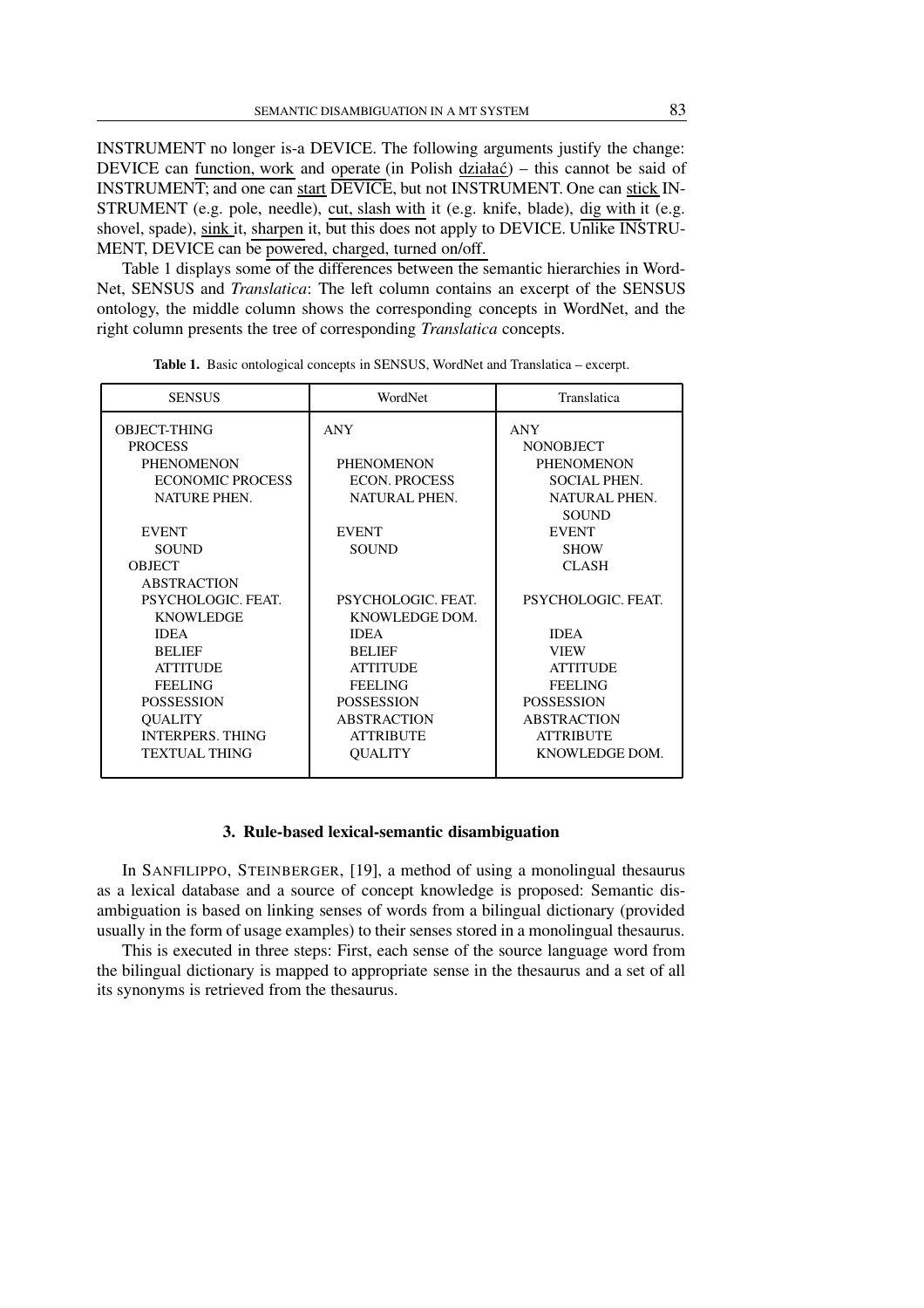In the next step, the synonyms are mapped to their equivalents in the target language (provided in the bilingual dictionary). The final choice of the best candidate is based on the frequency rates of equivalents.

The approach suggested here differs: Having at the disposal traditional dictionaries – adapted for MT purposes – it looks unjustified to calculate frequency of equivalents; why not to trust the research (intuition?) of the authors of traditional dictionaries who list the synonyms in a precise order? Instead, an MT system should concentrate on selecting the best sense of a word in a context.

The algorithm of semantic disambiguation suggested here consults two resources: a set of semantic-lexical rules and a set of semantic-syntactical rules.

# *3.1. Semantic-lexical rules*

In *Translatica* semantic-lexical rules are stored in the lexicon. The rules take into account:

- semantic characteristics of agents and themes for verbs; these characteristics are expressed by means of the *Translatica* concept ontology,
- semantic characteristics of modified nouns for adjectives,
- semantic characteristics of nouns that form PPs together with a given preposition, for prepositions.

For example, the basic senses of the adjective *single* are described by Polish equivalents in the following way:

*pojedynczy* for any unspecified OBJECT (*a single house*),

*jeden* for any EVENT or ACT (*a single performance*),

*stanu wolnego* for PERSON (*a single woman*).

Disambiguation of noun senses is based (mainly) on examples of usage that are stored in *Translatica* lexicon of word phrases. For example, *to win a match* disambiguates a sense of *match* as an event rather than an artifact.

## *3.2. Semantic-syntactical rules*

Semantic-syntactical rules define the way in which the semantic value of a syntactical component should be calculated. Semantic values are expressed in the form of subsets of all entities that form the system ontology. Leaves of the semantic hierarchy are single elements and higher-level nodes form non-trivial subsets. For example, a semantic value {'monkey', person} means all instances that are either human or 'monkey'.

The classical set operators are allowed for semantic values, i.e. negation (-{'monkey', person} defines all entities that are neither human nor 'monkey'), intersection (e.g.  ${\text{``monkey''}, person} \cap {\text{worker}} = {\text{worker}}$ ) and sum (e.g.  ${\text{``monkey''}, person}} \cup$  $\{worker\} = \{ 'monkey', person \}).$ 

Two approaches may be taken for semantic-syntactical rules:

1. The semantic-syntactical rules may be linked with syntactical rules, e.g.

 $AdjPhr \rightarrow Adjective NounPhrase$ 

*Syntactical constraints*

AdjPhr := Adjective.Sem  $\land$  NounPhrase.Sem.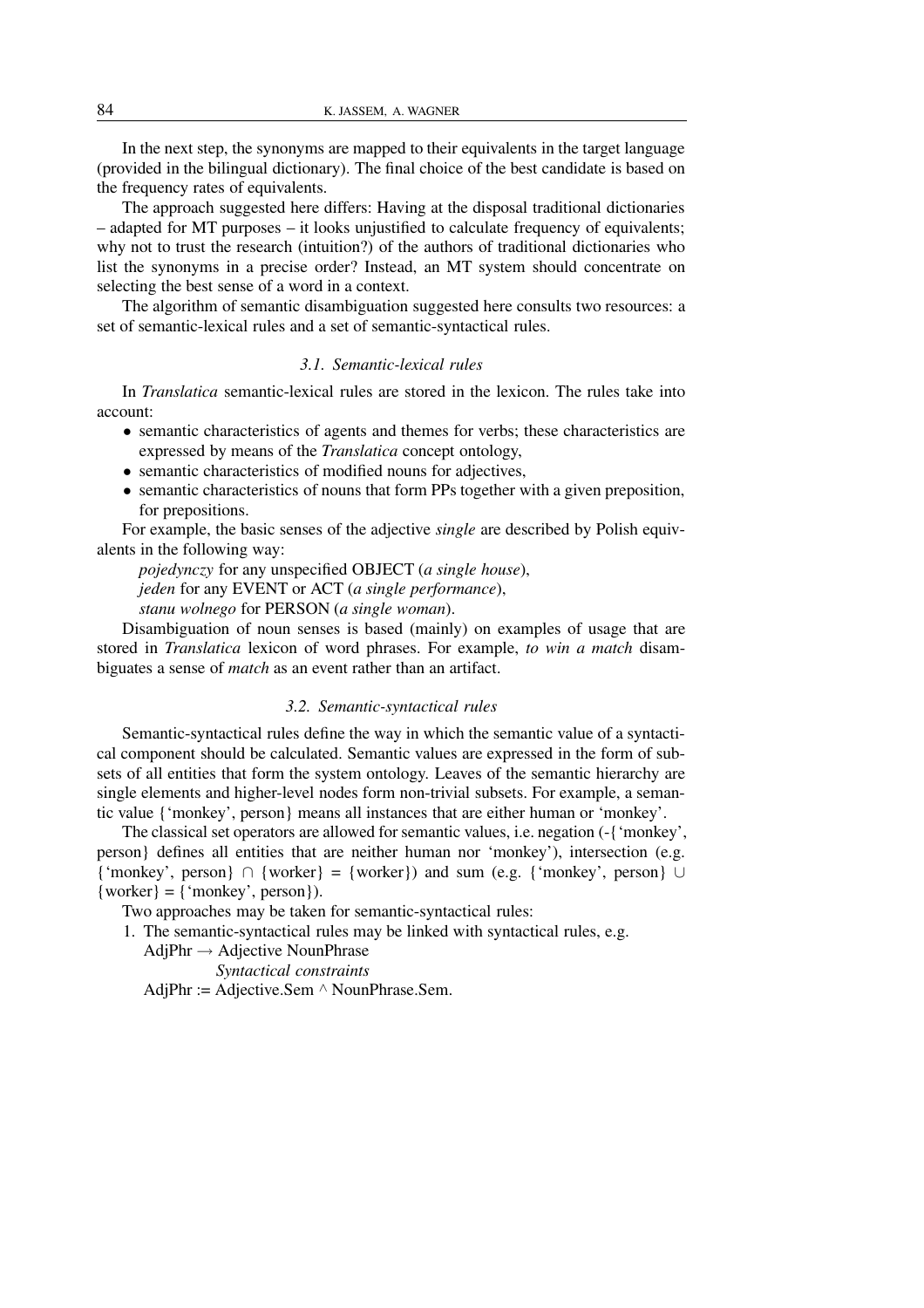2. The semantic-syntactical rules may be separated from syntactical rules, e.g. { AP //sem-syn rule for any AP component *AP := A.Sem* ∧ *NP.Sem*

The latter approach has two advantages:

- convenience: the same semantic-syntactical rule need not be re-written for all syntactical rules that result in a AP component,
- economy: during calculations syntactical analysis need not take into account all semantic senses of words.

More details on the format of the syntactical rules are intended for a camera-ready version of the paper.

### *3.3. The algorithm for semantic disambiguation*

So far, three algorithms have been tested:

1. Semantic-syntactical rules determine the choice of all right-hand components of a rule.

Suppose that the following entries are included in the lexicon:

| Source | <b>Sem Value of a Modifee</b> | <b>Target</b> |
|--------|-------------------------------|---------------|
| single | object                        | pojedynczy    |
|        | act, event                    | jeden         |
|        | person                        | stanu wolnego |
| Source | <b>Sem Value</b>              | <b>Target</b> |
| match  | instrument                    | zapałka       |
|        | event                         | mecz          |
|        | person                        | partia        |

Then, applying the rule:

 $AP := A.Sem^{\wedge}NP.Sem$ 

to the sentence:

}

*He did not win a single match*

the obtained translation would be:

*Nie wygrał partii stanu wolnego* (back to English: *he did not win an unmarried person who is a good match*).

2. Semantic-syntactical rules determine the choice of all right-hand components but the senses of nouns are restricted by contextual or lexical-syntactical rules.

A restrictive contextual rule for the pair *match*–*partia* could be "marriage topic" (this is not the case in the *Translatica* lexicon); a restrictive lexical-syntactical rule (such rule is included in the *Translatica* lexicon) says that *match* is mapped into *partia* only if it is followed by a PP: for PERSON.

This method gives the following translation:

*Nie wygrał pojedynczej zapałki* (back to English: *He did not win an instrument used for lighting fire*).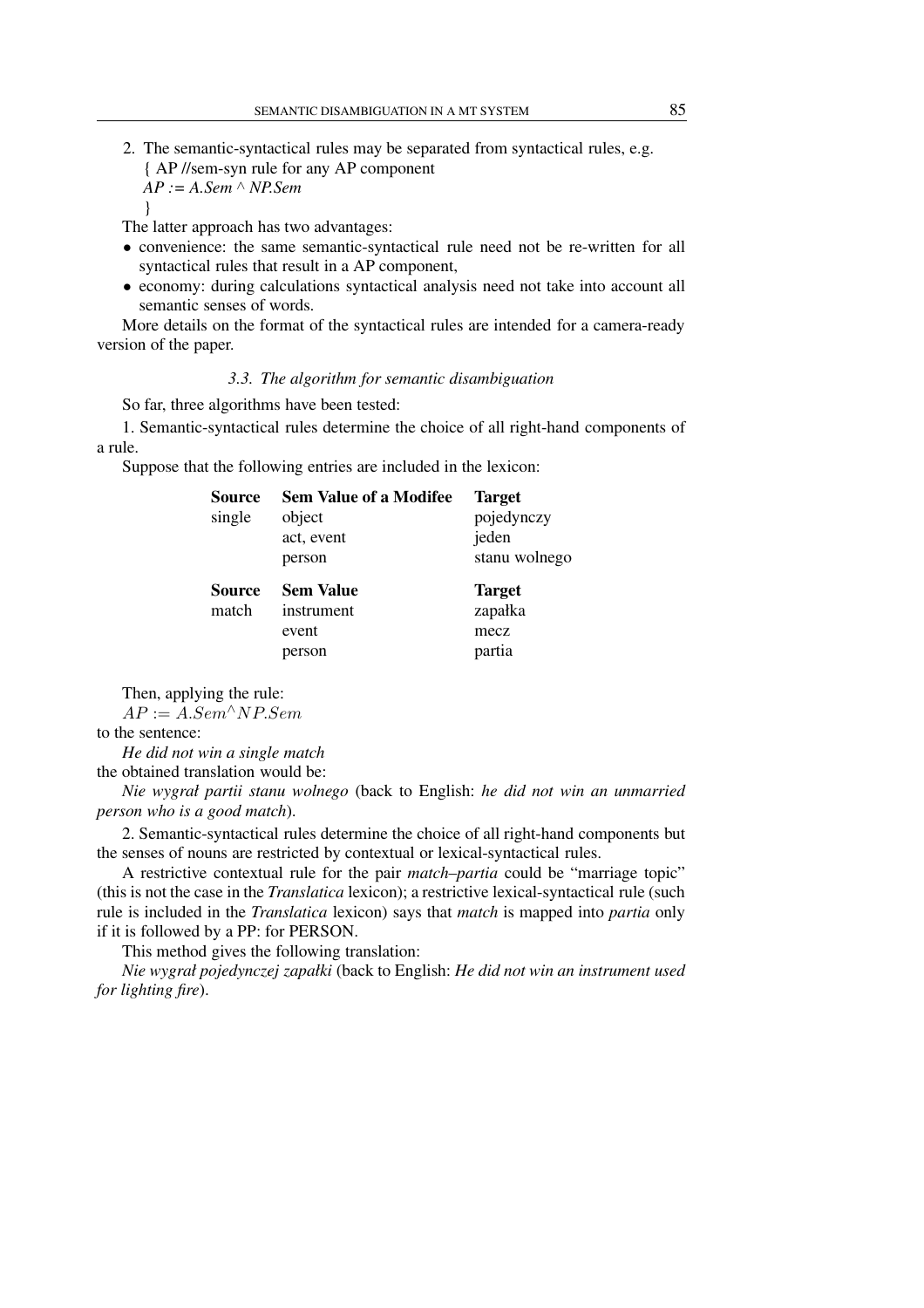3. Semantic-lexical rules determine the choice of selected right-hand components. Then, the above rule would have the form:

 $AP := A^*.Sem^{\wedge} NP.Sem$ 

(the star denotes the element that undergoes disambiguation).

With such a solution the rule does not disambiguate the noun sense. The sense of the noun – as an EVENT – is disambiguated by means of an example of usage (to win a match) and the semantic rule assures the choice for the equivalent of the adjective: jeden. This gives a desired (though still not perfect) translation of the sentence: *Nie wygrał jednego meczu*.

Not surprisingly, Algorithm 3 has been eventually chosen for semantic disambiguation in *Translatica*.

## **4. Conclusion**

The paper presents an algorithm for semantic disambiguation in an MT system that uses a bilingual, hand-crafted dictionary with the lexical-semantic rules based on a concept ontology.

The algorithm has been applied in *Translatica*, the commercial system that translates between Polish and three other languages: English, Russian and German.

### **References**

- [1] BALDWIN T., HUTCHINSON B., BOND F., *A valency dictionary architecture for machine translation*, [in:] *Eight International Conference on Theoretical and Methodological Issues in Machine Translation: TNI 99*, pp. 207–214, Chester 1999.
- [2] BATEMAN A. J., *Upper Modeling: A general organization of knowledge for natural language processing*, Proceedings of the 5th International Language Generation Workshop, Pittsburgh 1990.
- [3] HAHN W., *Knowledge Representation in Machine Translation*, Proceedings of EU Conference "Knowledge in Text and Translation", pp. 37–51, Aarchus 2003.
- [4] HUTCHINS H., SOMMERS J., *Introduction to machine translation*, Academic Press, London 1992.
- [5] JASSEM K., *Applying Oxford-PWN English-Polish dictionary to machine translation*, Proceedings of the Ninth EAMT workshop, pp. 98–05, Valetta, Malta 2004.
- [6] JASSEM K., WAGNER A., *Conceptual ontology for machine translation from/into Polish*, The Language Technology Conference, Poznan´ 2005.
- [7] KNIGHT K., LUK S., *Building a large-scale knowledge base for machine translation*, Proceedings of the American Association of Artificial Intelligence AAAI-94, Seattle 1994.
- [8] MAHESH K., *Ontology development for machine translation: Ideology and methodology*, Computing Research Labolatory MCCS–96–292, New Mexico State University, 1996.
- [9] MILLER G. A., *WordNet: A lexical database for English*, Communications of the ACM, **38**, 11, 39–41 (1995).